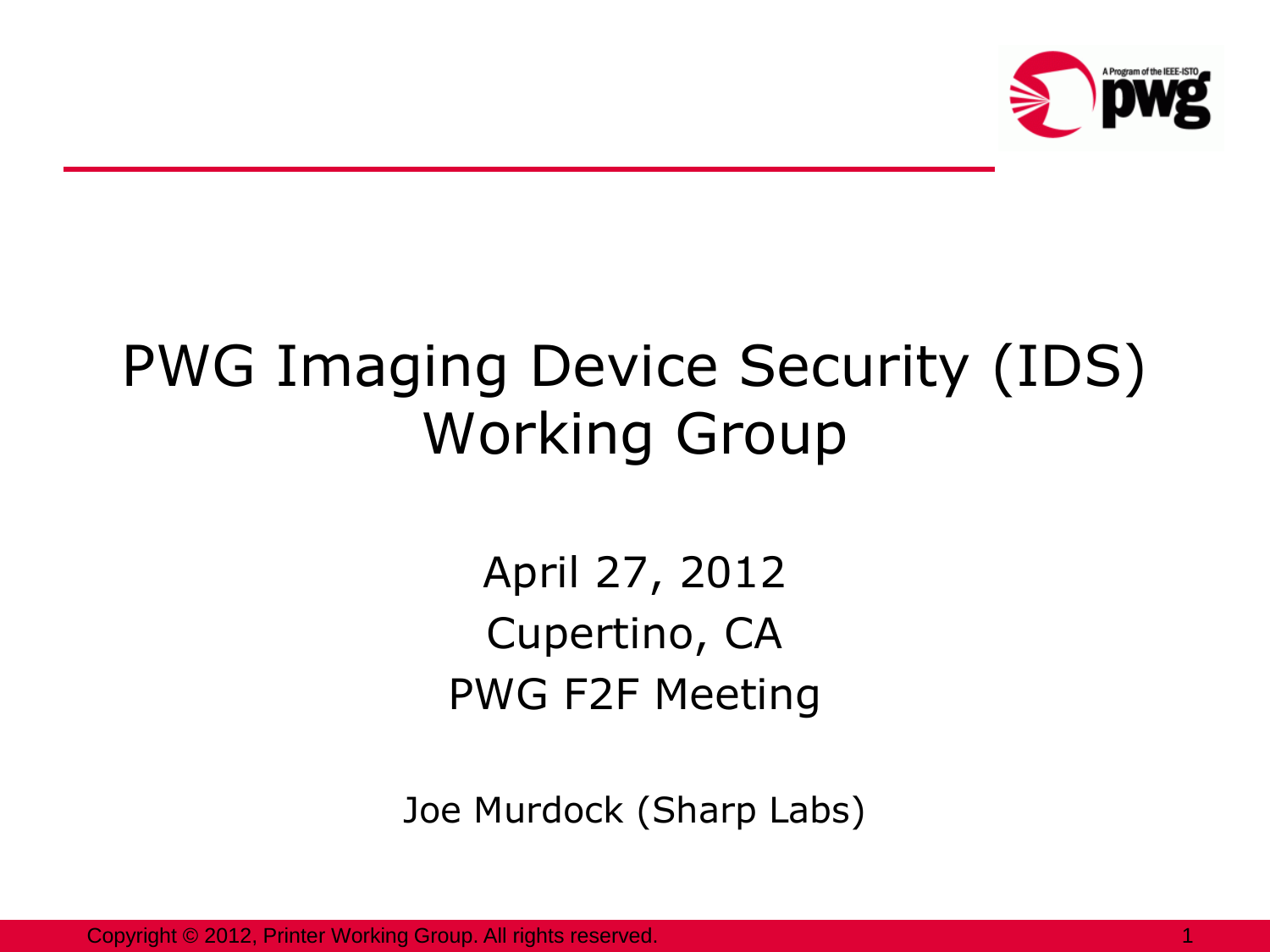#### Agenda



- 2:15 2:20 Administrative Tasks
- 2:20 2:45 HCD Attributes
- 2:45 3:00 JP HCD PP
- 3:00 3:30 Log spec
- 3:30 3:45 Break
- 3:45 4:15 TNC/NEA
- 4:15 4:45 IDS Model
- 4:45 5:00 Wrap up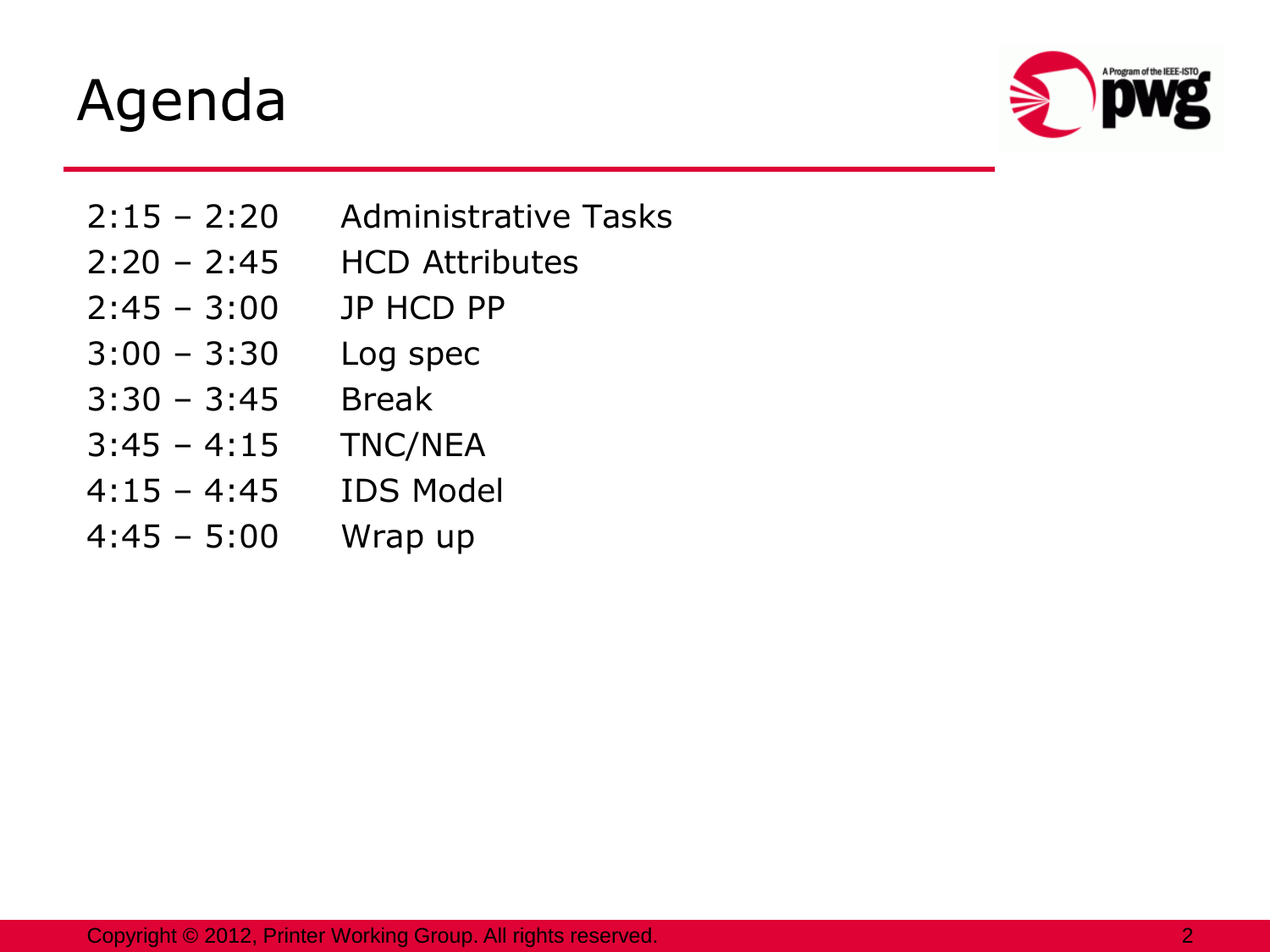## Administrative Tasks



- Select minute-taker
- Introductions
- IP policy statement: *"This meeting is conducted under the rules of the PWG IP policy". If you don't agree, the Computer Museum is open*
- Welcome Jesse Sanchez (Intel), new IDS **Secretary**
- Approve Minutes from April 12 conference Call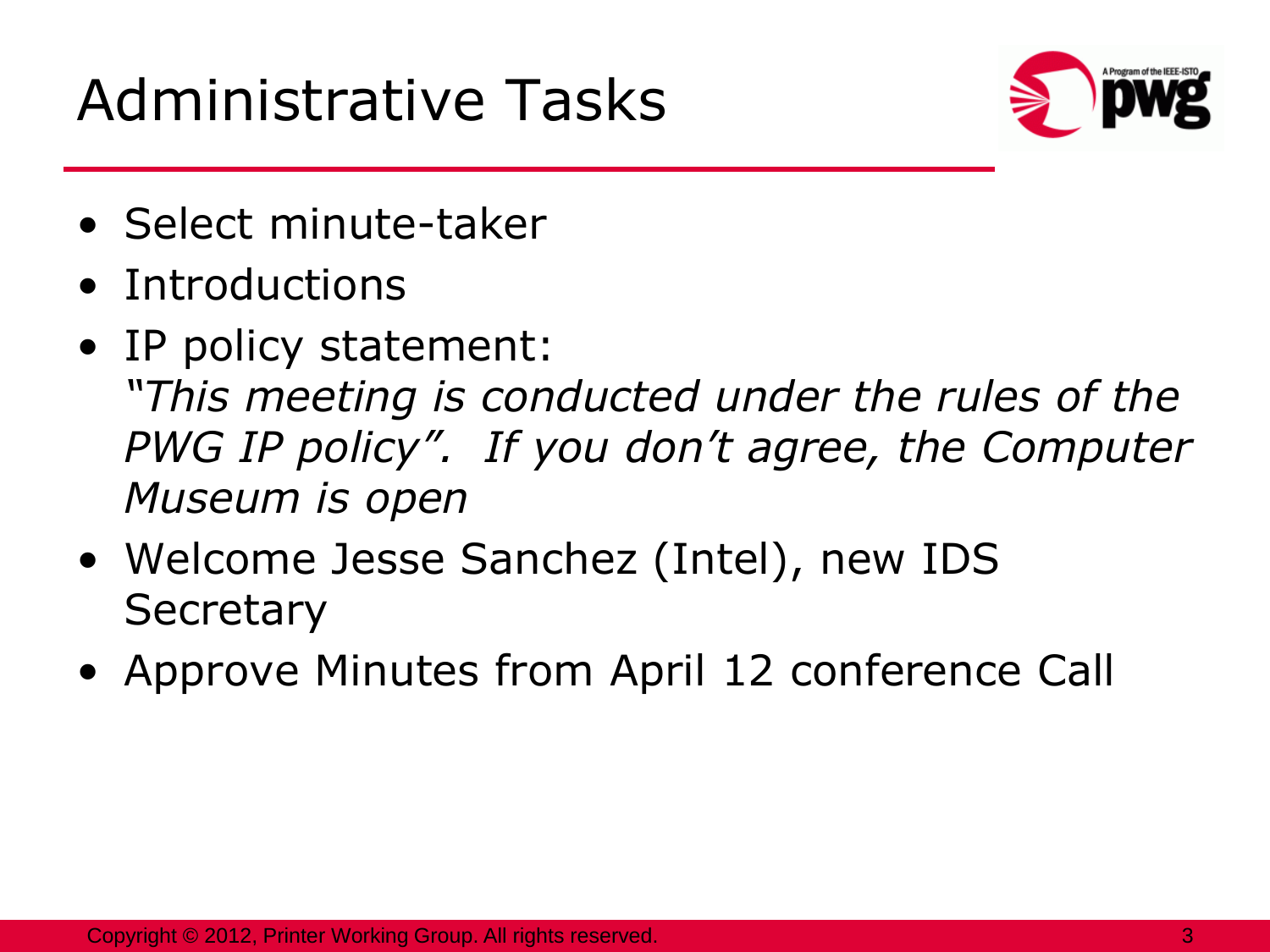#### • IDS WG Chair • Joe Murdock (Sharp)

- IDS WG Secretary:
	- Jesse Sanchez
- IDS WG Document Editors:
	- HCD-ATR: Jerry Thrasher (Lexmark), Joe Murdock (Sharp)
	- HCD-TNC: Ira McDonald (Samsung)
	- IDS-Model: Joe Murdock (Sharp), Ira McDonald (Samsung), Ron Nevo (Samsung)
	- IDS-Log: Mike Sweet (Apple)
	- IDS-IAA: Joe Murdock (Sharp)





## IDS WG Officers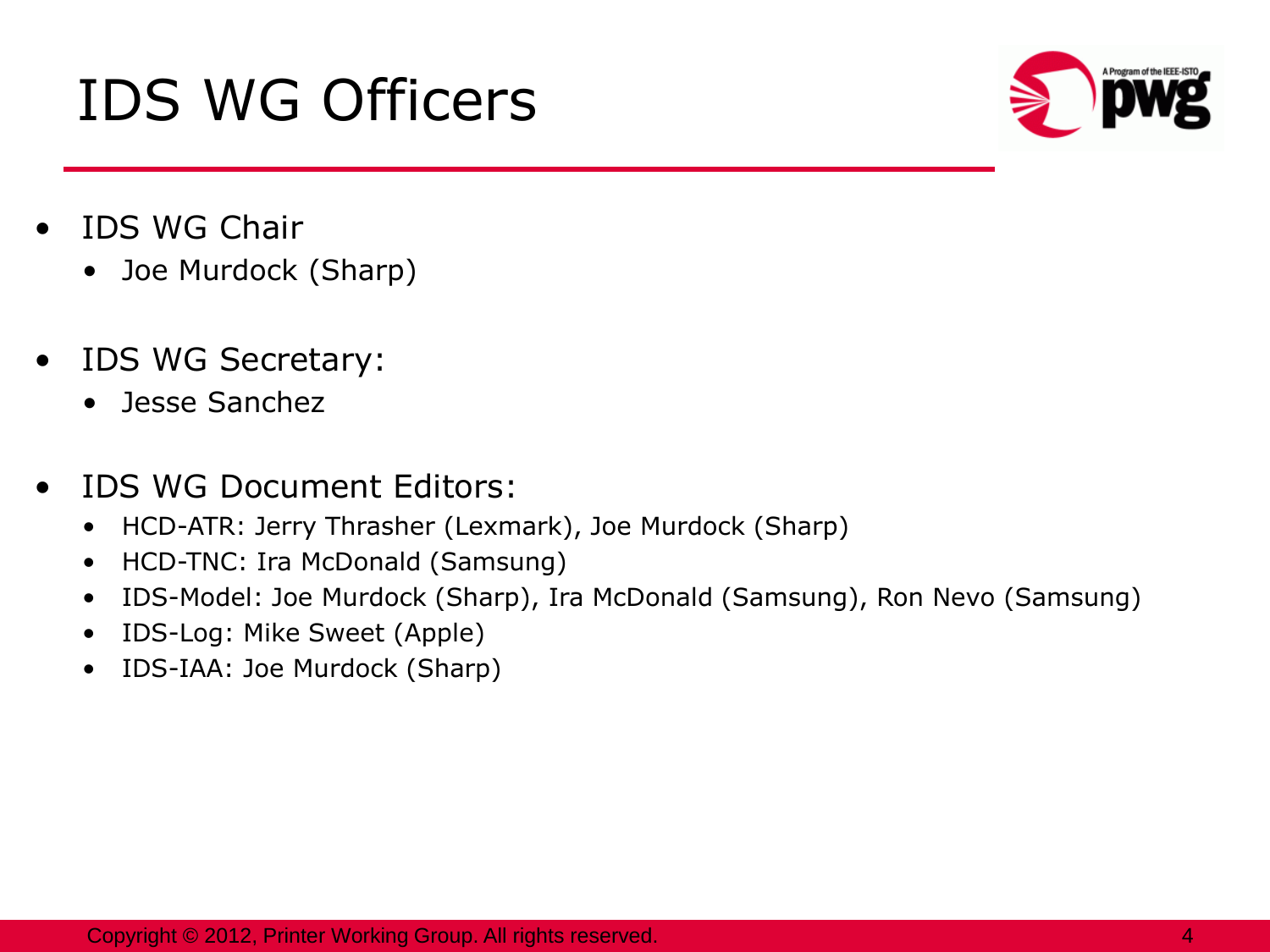### Action Items



| <b>Action</b><br>Item $#$ | <b>Entry date</b> | <b>Assignee</b>             | <b>Type</b>    | <b>Action</b>                                                                                                                                                                                                                                                                                                                                                                                             | <b>Status</b> | <b>Disposition</b>                                                                                                     |
|---------------------------|-------------------|-----------------------------|----------------|-----------------------------------------------------------------------------------------------------------------------------------------------------------------------------------------------------------------------------------------------------------------------------------------------------------------------------------------------------------------------------------------------------------|---------------|------------------------------------------------------------------------------------------------------------------------|
| 81                        | 2/3/2011          | Joe Murdock                 | <b>IDS-LOG</b> | Find the user role definitions in the IA&A or schema documents and<br>import them into the LOG document                                                                                                                                                                                                                                                                                                   | P             | look at Oauth, OPenId, XACML, SAML, DMTF,<br>IEEE 2600, and the MIBs, for existing role<br>definitions that we can use |
| 92                        | 4/6/2011          | <b>Michael Sweet</b>        | <b>IDS-LOG</b> | Update the rational section to higher-level statements (see 4/6/2011<br>minutes)                                                                                                                                                                                                                                                                                                                          | P             | Check with Mike on the status of this                                                                                  |
| 96                        | 5/26/2011         | Joe Murdock                 | IDS-Model      | Expand scenarios into use cases for security-related cases                                                                                                                                                                                                                                                                                                                                                | P             |                                                                                                                        |
| 112                       | 8/4/2011          | Joe Murdock                 | <b>IAA</b>     | add some verbiage to the Security Considerations section about<br>how to handle multiple negotiate security element requests; add<br>security elements to system elements, and security ID to XSSL<br>lelements                                                                                                                                                                                           | P             |                                                                                                                        |
| 116                       | 8/25/2011         | Joe Murdock<br>Ira McDonald | HCD-ATR        | Create PWG health attributes registry -- and normalize abstract<br>attribute names so they conform with the semantic model                                                                                                                                                                                                                                                                                | P             | accessible in some way -- attribute name, data<br>type, and number to use                                              |
| 118                       | 10/6/2011         | Joe Murdock                 | <b>HCD-ATR</b> | Go through the HCD_ATR and HCD_NAP and change the names,<br>data types to the ASN.1 data type names with a mapping table to<br>other data type naming conventions, and codes so that the<br>attributes sort functionally.<br>Update NAP and NEA specification to the latest version<br>Remove attributre code values from HCD Attribute spec. They<br>should only exist on the registry and binding specs | P             | Informative reference to latest semantic model<br>lschema<br>Update firmware to be multi-valued arrays                 |
| 123                       | 4/12/2012         | Ira McDonald                | HCD-TNC        | Update TNC binding spec to align with the update HCD Attributes<br>values and IETF PT-TLS                                                                                                                                                                                                                                                                                                                 |               |                                                                                                                        |

Copyright © 2012, Printer Working Group. All rights reserved.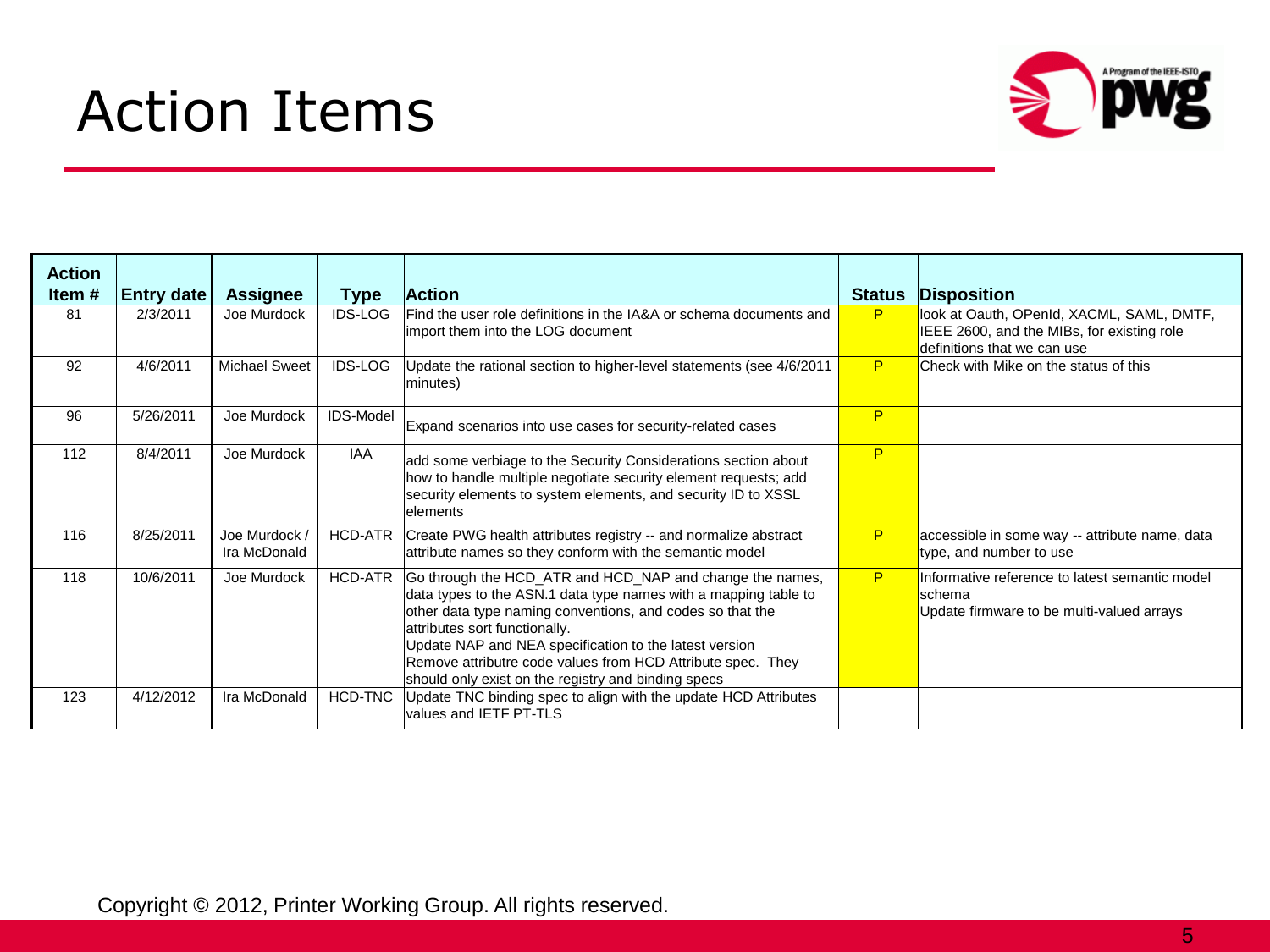#### Active Document



- HCD-TNC Binding
	- Interim Draft

<ftp://ftp.pwg.org/pub/pwg/ids/wd/wd-ids-tnc10-201204xx-rev.pdf>

• HCD-Assessment-Attributes

<ftp://ftp.pwg.org/pub/pwg/ids/wd/wd-idsattributes10-20120420-rev.pdf>

- Normalizing Attribute names
- HCD-NAP Binding

<ftp://ftp.pwg.org/pub/pwg/ids/wd/wd-ids-napsoh10-20120420-rev.pdf>

- Normalizing Attribute names
- IDS-LOG

<ftp://ftp.pwg.org/pub/pwg/ids/wd/wd-ids-log10-20111219-rev.pdf>

- Draft
- IDS-Model

<ftp://ftp.pwg.org/pub/pwg/ids/wd/wd-ids-model10-20120425-rev.pdf>

- Draft
- IDS-IAA

<ftp://ftp.pwg.org/pub/pwg/ids/wd/wd-ids-iaa10-201204xx-rev.pdf>

• Draft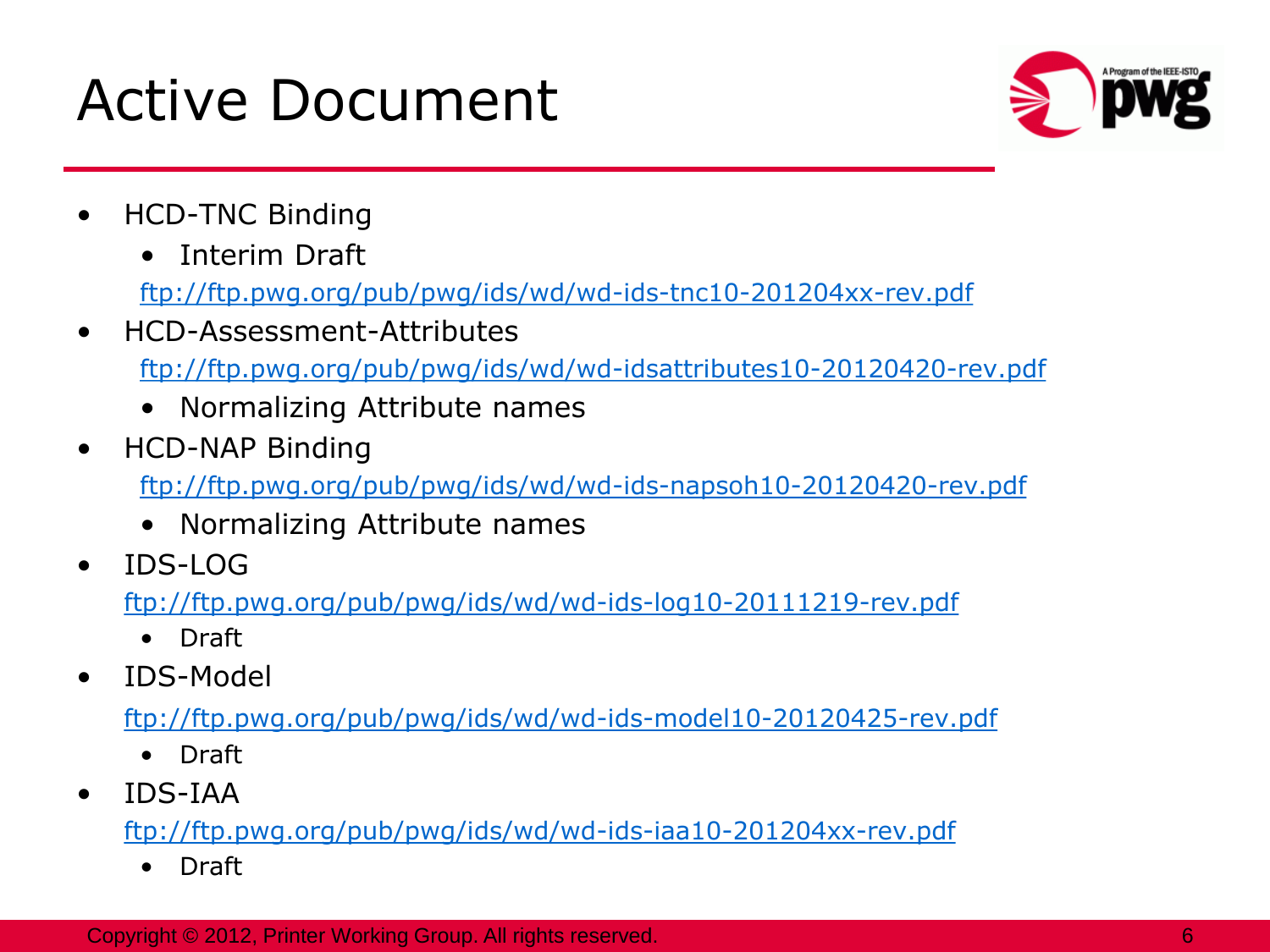### IDS Charter Update



- Updated IDS Charter to reflect new Secretary
- Welcome Jesse Sanchez from Intel new iDS Secratary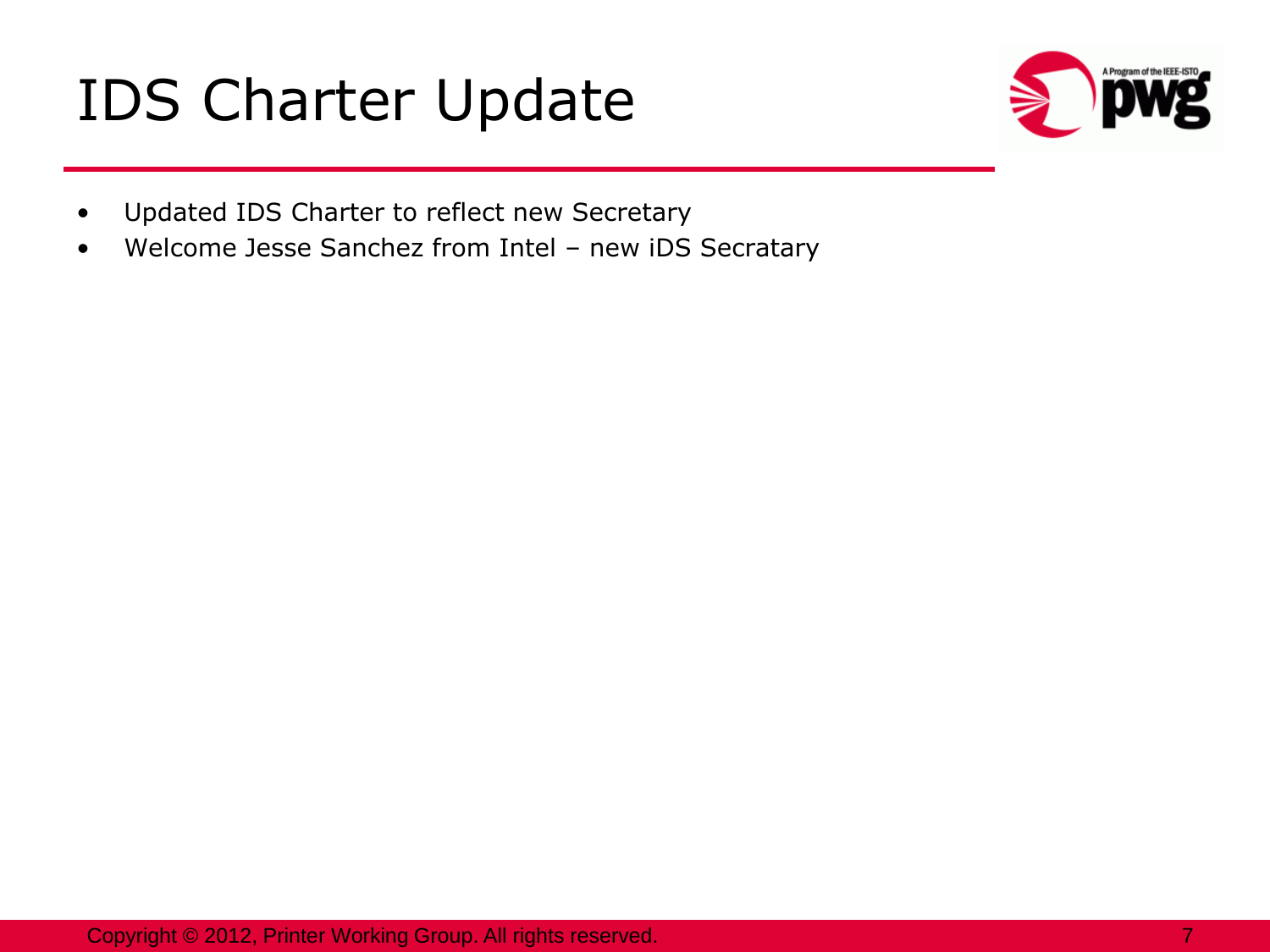#### IDS Attributes



| Code           | <b>HCD Name</b>                   | <b>SM Name</b>                                       | Data Type     |
|----------------|-----------------------------------|------------------------------------------------------|---------------|
| 1              | AttributesNaturalLanguage         | NaturalLanguageConfigured                            | <b>String</b> |
| $\overline{2}$ | MachineTypeModel                  | MachineTypeModel                                     | <b>String</b> |
| 3              | VendorName                        | VendorName                                           | <b>String</b> |
| $\overline{4}$ | VendorSMICode                     | VendorSMICode                                        | Integer       |
| 20             | DefaultPasswordEnabled            | DefaultPasswordEnabled                               | Boolean       |
| 21             | FirewallSetting                   | FirewallSetting                                      | OctetString   |
| 22             | ForwardingEnabled                 | ForwardingEnabled                                    | Boolean       |
| 23             | <b>TimeSource</b>                 | <b>TimeSource</b>                                    | <b>String</b> |
| 40             | PSTNFaxEnabled                    | PSTNFaxEnabled                                       | Boolean       |
| 60             | <b>FirmwareName</b>               | Firmware: Firmware Name                              | <b>String</b> |
| 61             | <b>FirmwarePatches</b>            | Firmware: Firmware Patches                           | <b>String</b> |
| 62             | FirmwareStringVersion             | Firmware: Firmware String Version                    | String        |
| 63             | <b>FirmwareVersion</b>            | Firmware: Firmware Version                           | OctetString   |
| 80             | ResidentApplicationName           | ResidentApplication:ResidentApplicationName          | <b>String</b> |
| 81             | ResidentApplicationPatches        | ResidentApplication:ResidentApplicationPatches       | <b>String</b> |
| 82             | ResidentApplicationStringVersion  | ResidentApplication:ResidentApplicationStringVersion | <b>String</b> |
| 83             | ResidentApplicationVersion        | ResidentApplication:ResidentApplicationVersion       | OctetString   |
| 100            | UserApplicationName               | UserApplication:UserApplicationName                  | <b>String</b> |
| 101            | <b>UserApplicationPatches</b>     | UserApplication:UserApplicationPatches               | <b>String</b> |
| 102            | UserApplicationStringVersion      | UserApplicationStringVersion                         | <b>String</b> |
| 103            | <b>UserApplicationVersion</b>     | UserApplicationVersion                               | OctetString   |
| 104            | UserApplicationEnabled            | UserApplication:UserApplicationEnabled               | Boolean       |
| 105            | UserApplicationPersistenceEnabled | UserApplication:UserApplicationPersistenceEnabled    | Boolean       |
| 200            | CertificationState                | CertificationState                                   | OctetString   |
| 201            | ConfigurationState                | ConfigurationState                                   | OctetString   |

Copyright © 2012, Printer Working Group. All rights reserved.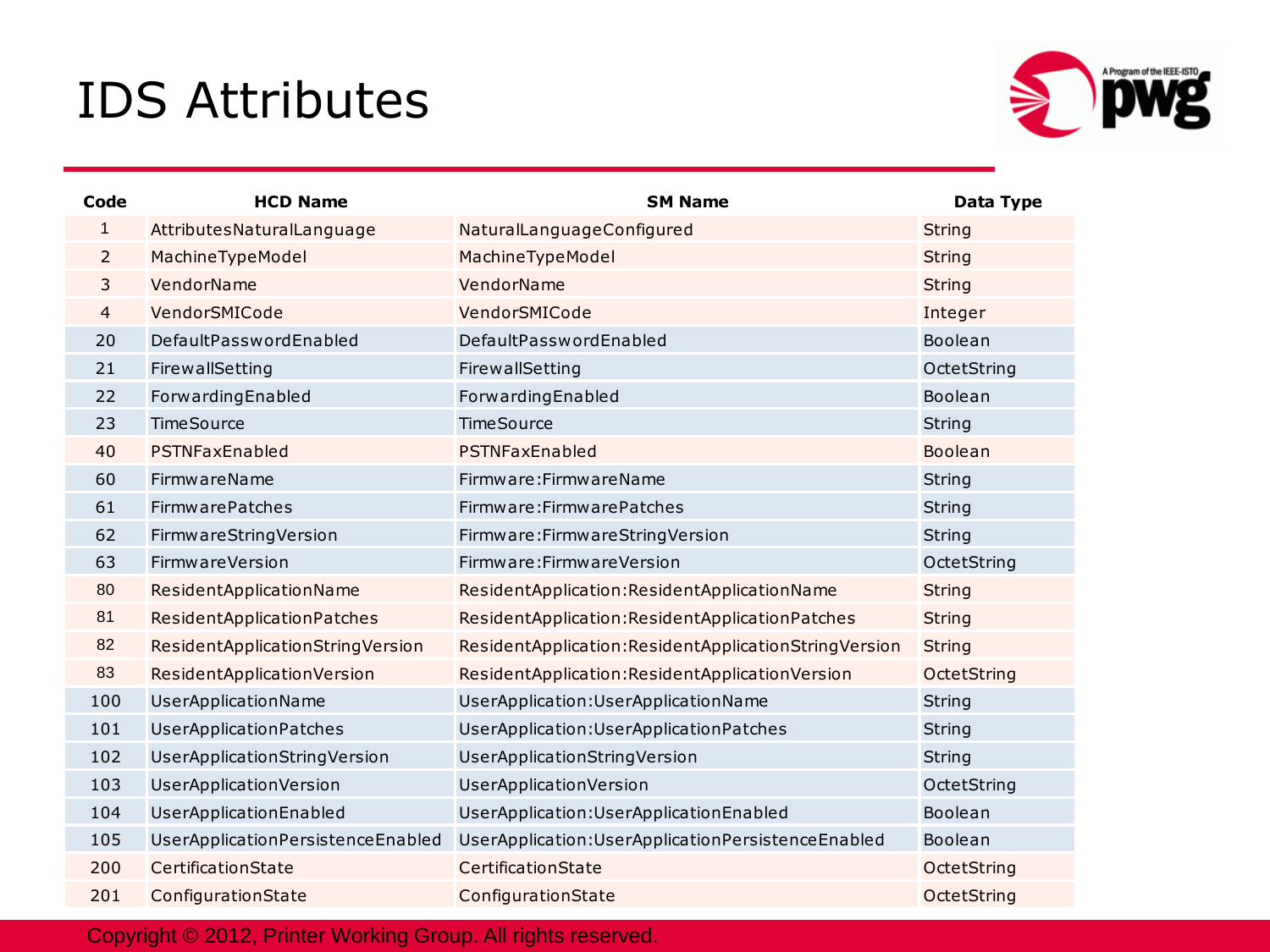#### IDS Health Attributes



- IDS-ATTR Specification Review <ftp://ftp.pwg.org/pub/pwg/ids/wd/wd-idsattributes10-20120420.pdf> [ftp://ftp.pwg.org/pub/pwg/ids/wd/wd-idsattributes10-20120420\\_rev.pdf](ftp://ftp.pwg.org/pub/pwg/ids/wd/wd-idsattributes10-20120420_rev.pdf)
- IDS-NAP SoH Specification Review

<ftp://ftp.pwg.org/pub/pwg/ids/wd/wd-ids-napsoh10-20120420.pdf> [ftp://ftp.pwg.org/pub/pwg/ids/wd/wd-ids-napsoh10-20120420\\_rev.pdf](ftp://ftp.pwg.org/pub/pwg/ids/wd/wd-ids-napsoh10-20120420_rev.pdf)

• IDS Attribute Reference table

<ftp://ftp.pwg.org/pub/pwg/ids/wd/ids-attributes-2012-04-20-tab.txt> <ftp://ftp.pwg.org/pub/pwg/ids/wd/ids-attributes-2012-04-20.txt> <ftp://ftp.pwg.org/pub/pwg/ids/wd/ids-attributes-2012-04-20.pdf> <ftp://ftp.pwg.org/pub/pwg/ids/wd/ids-attributes-2012-04-20.xlsx>

• The IETF-NEA spec are nearly complete, TCG is now updating the equivalent TNC specs, and MS is adding TNC/NEA support to Windows. Therefore the feeling is that doing an MS-NAP binding prototype in PWG is getting less and less important. Should we put the current spec to sleep and focus resources on TNC/NEA instead? Should the PWG promote a single protocol binding, now that the industry seems to be coalescing on a single solution?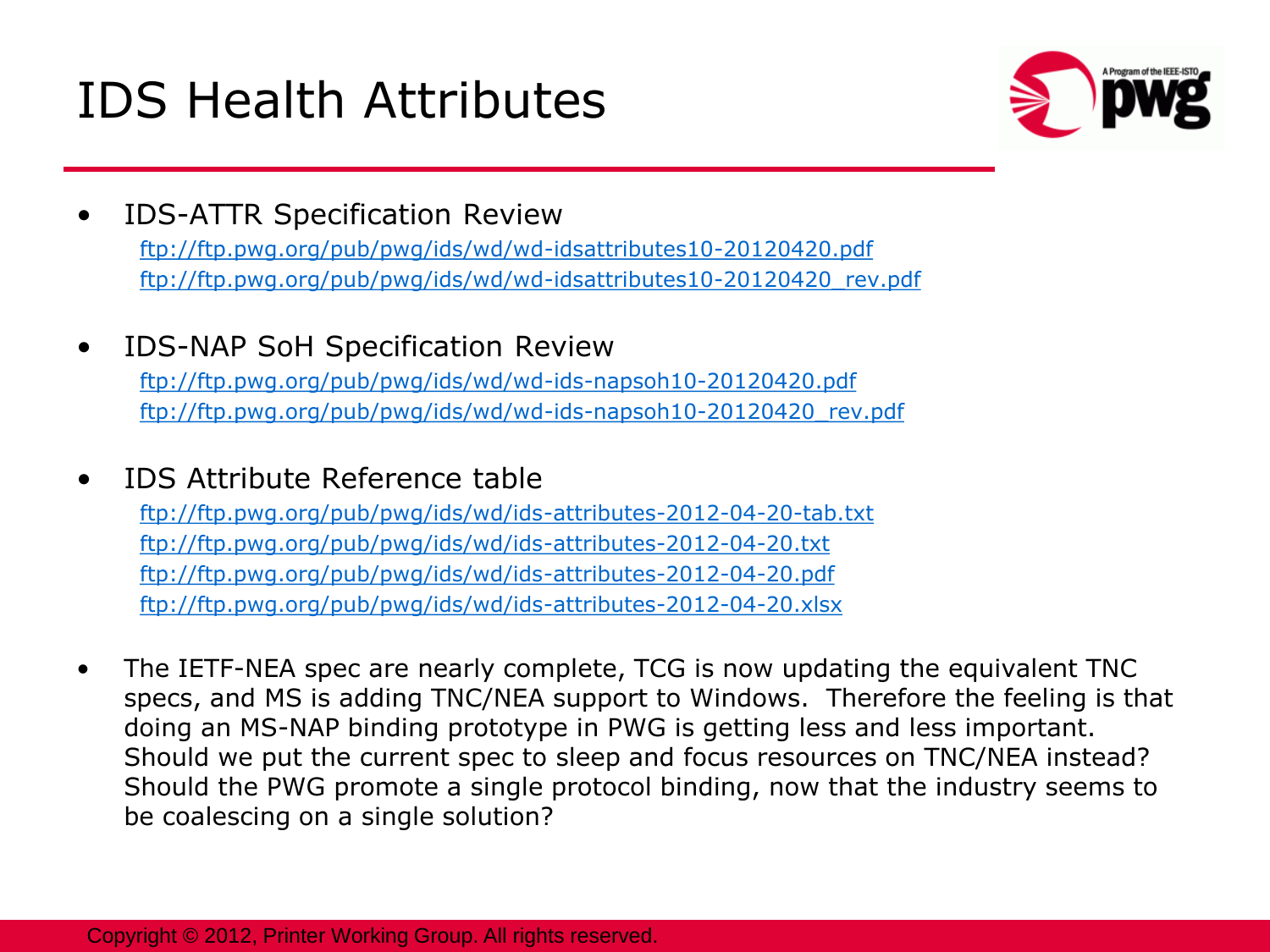



• Something's going on in Japan…..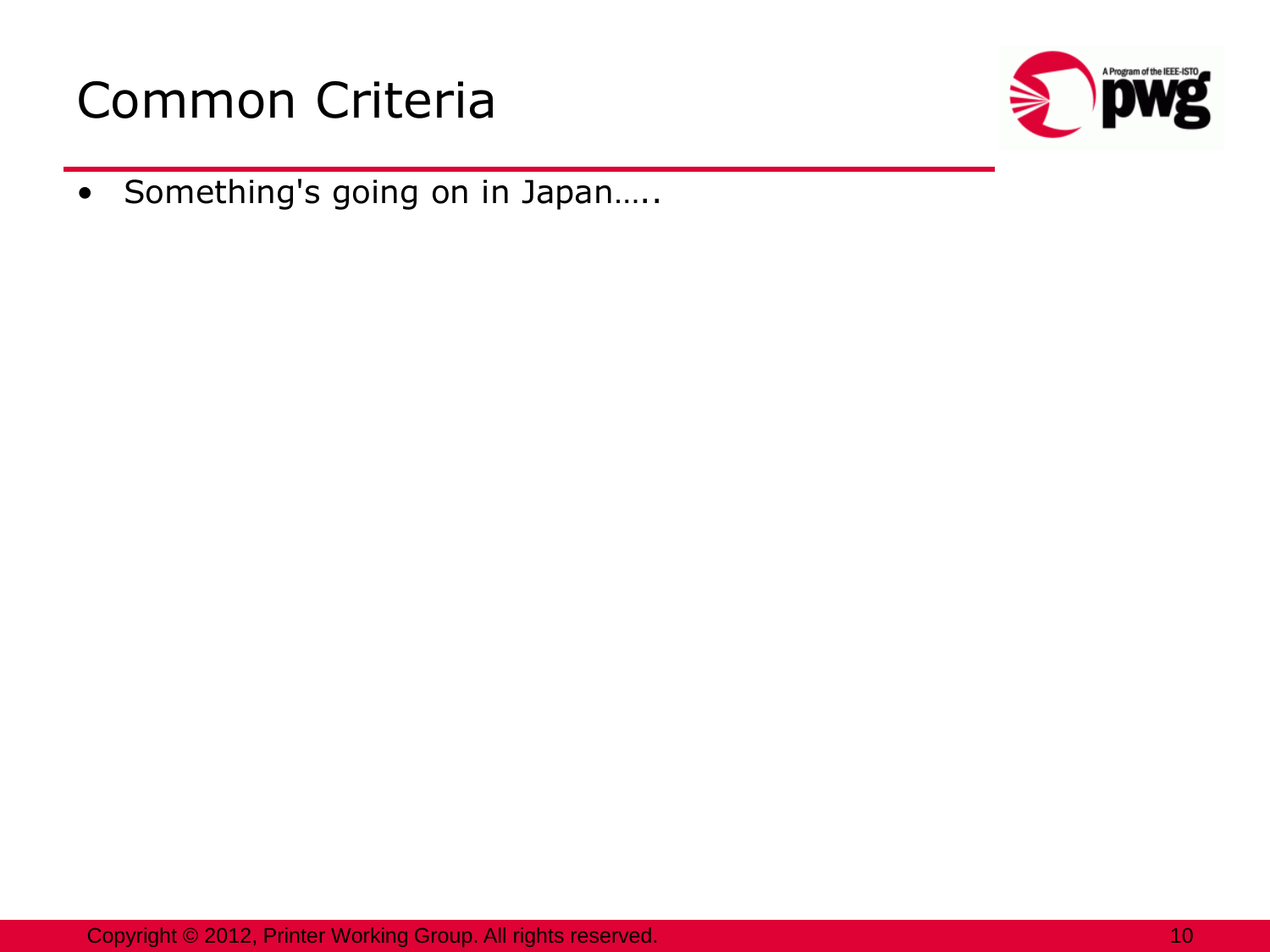



- Common Log Document Review <ftp://ftp.pwg.org/pub/pwg/ids/wd/wd-ids-log10-20111219-rev.pdf> [ftp://ftp.pwg.org/pub/pwg/ids/wd/wd-ids-log10-20111219.pdf](ftp://ftp.pwg.org/pub/pwg/ids/wd/wd-ids-log10-20111219-rev.pdf)
- It is recommended that the Log Specification should have geolocation as a RECOMMENDED item in log entries
- Device UUID vs. Printer UUID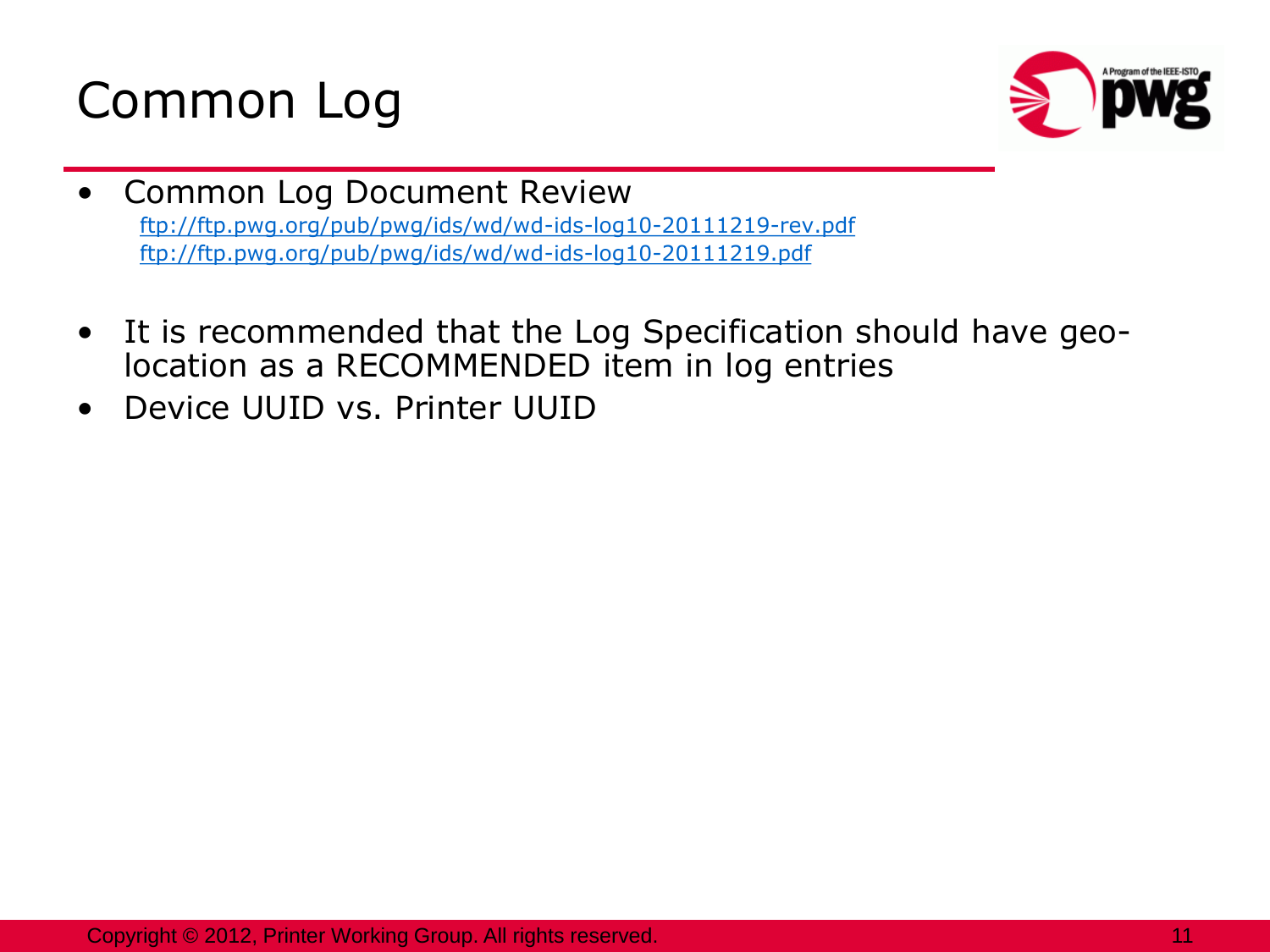



#### TNC Binding Document Review

<ftp://ftp.pwg.org/pub/pwg/ids/wd/wd-ids-tnc10-20111205-rev.pdf> <ftp://ftp.pwg.org/pub/pwg/ids/wd/wd-ids-tnc10-20111205.pdf>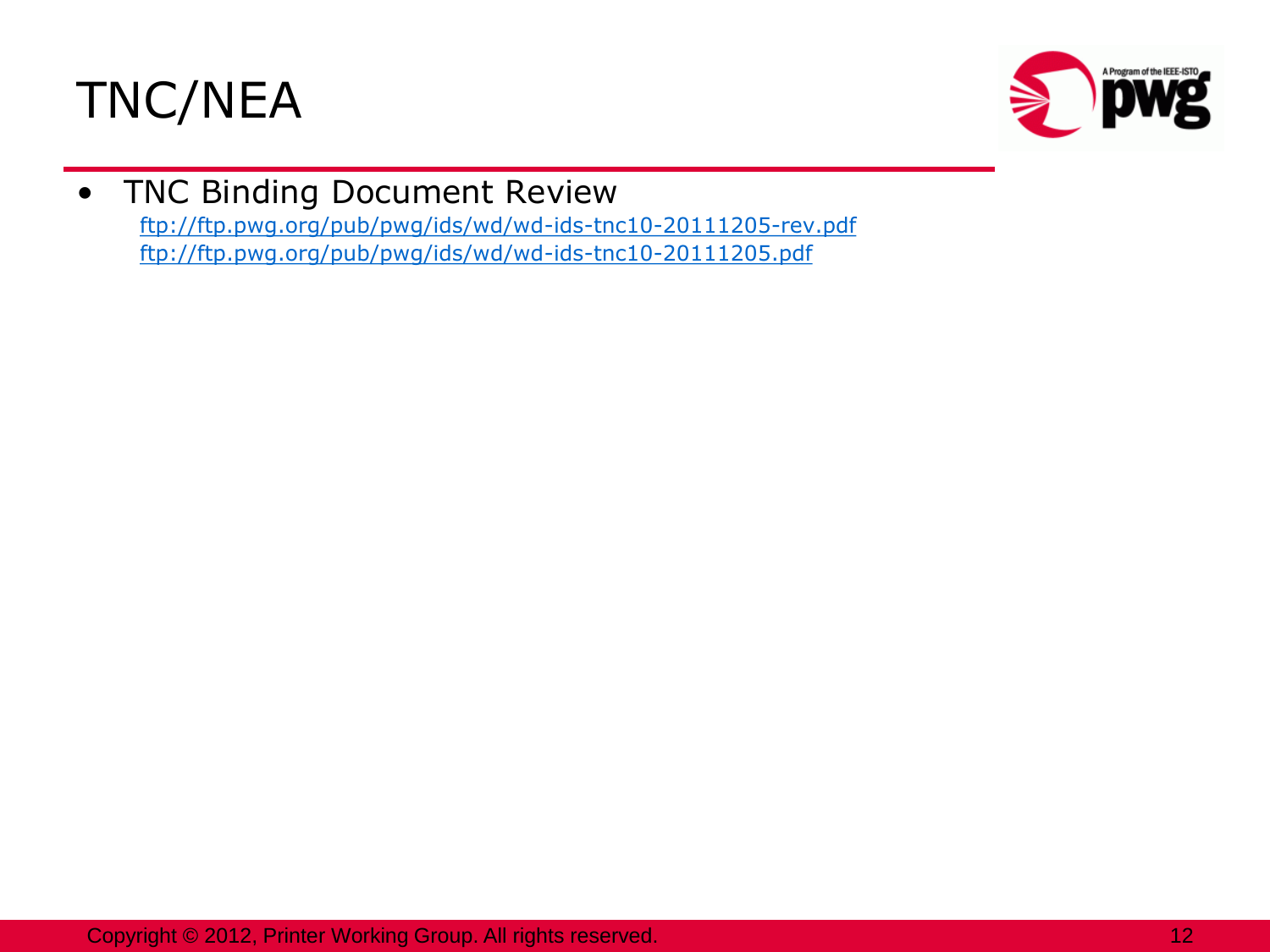



• IDS-Model Specification Review

<ftp://ftp.pwg.org/pub/pwg/ids/wd/wd-ids-model10-20120425-rev.pdf>